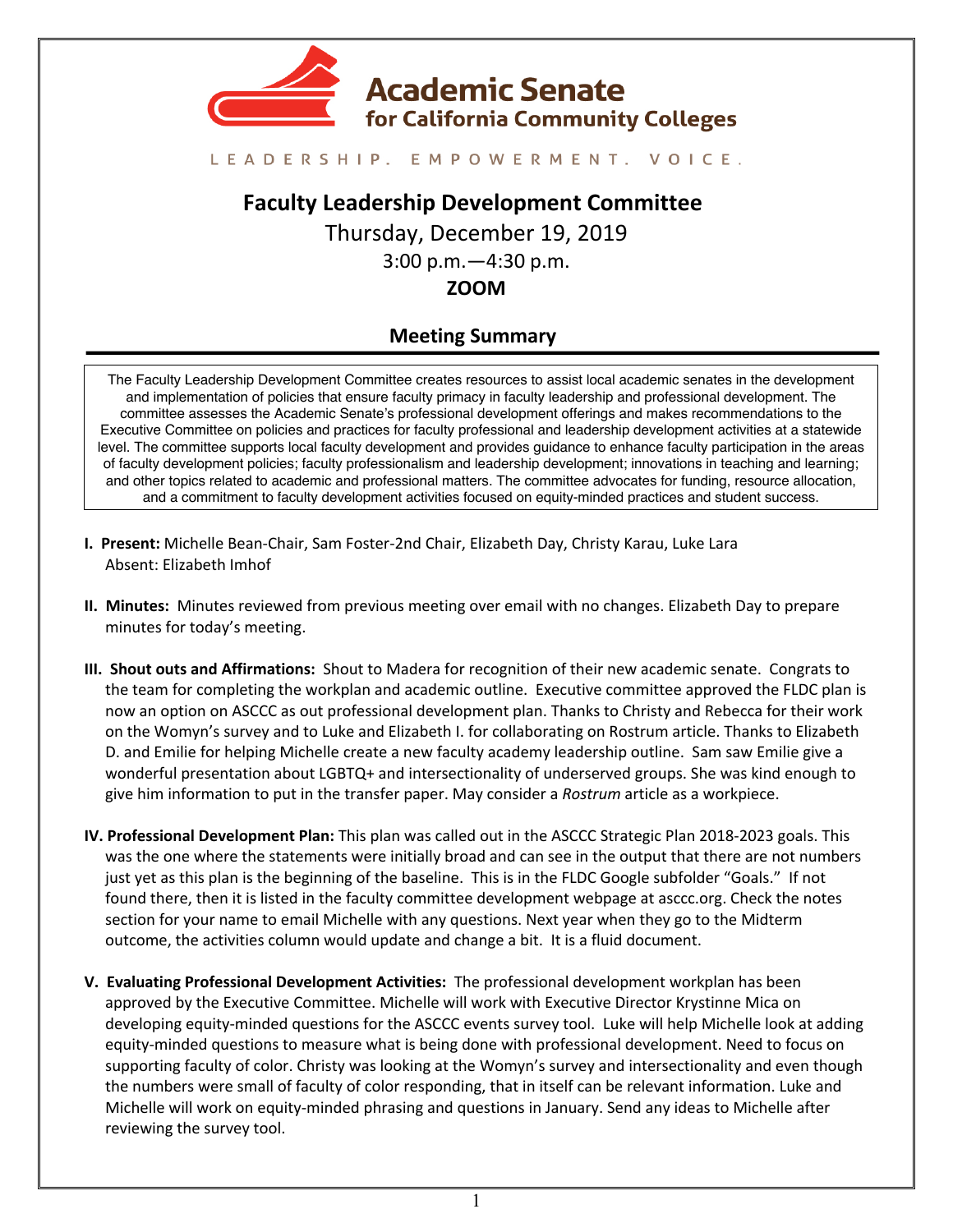#### **VI. Professional Development College:**

- **A.** The Executive Committee made suggestions/recommendations. Professional Development College (PDC) is now on hiatus and is no longer on the ASCCC website. The second item is looking at the existing modules; they made the recommendation to defer the work to the other ASCCC committees as area experts to review modules and then update as needed. The third recommendation from FLDC was to create a new faculty leadership academy, and Exec did approve it. Michelle, Emilie and Elizabeth D. worked quickly in one week to get an outline and come up with ideas to submit for the January Exec agenda.
- **B. Resolution Fall 2017 12.01:** Review of the BOG Diversity, Equity, and Inclusion (DEI) Vision for Success activities where the Chancellor's Office, union partners, other partners like ACHRO, and the Academic Senate were called out in collaboration and individually to work on actions. This resolution from fall 2017 calls for the creation of professional development modules for effective practices and teaching in the PDC, so the recommendation from the chair is to work with other ASCCC committees and partners to create a good module with DEI components as a toolkit. Whenever there is a resolution that passes through one of the plenaries, ASCCC will put that resolution on a grid that goes to each committee to work on how those resolutions are applied. The chairs of S&P, EDAC, and FLDC are meeting January 22, 2020 and will discuss the different activity tiers listed in the BOG DEI vision document. The FLDC approved the following three ideas to submit to the workgroup of chairs on January 22, 2020 meeting as possible module or toolkit components: 1) social justice, 2) anti-racism, 3) culturally relevant pedagogy.
- **VII. Faculty Hiring Criteria:** There are links on the committee priority sheet listing the actual resolutions. This item was started last year with FLDC under Mayra Cruz. Mayra let Michelle know that they did a survey, presented the survey data in a breakout session at Spring Plenary 2019, and that now it is closed out and should recommend to the Executive Director that the work has been completed. The ASCCC Executive Goals are calling for FLDC to create "Model Hiring and Appointment Processes." This aligns with Resolution Fall 2015 12.01 asking for a PDC module for training local faculty hiring committees to hire for the needs of our diverse students. The FLDC Committee agreed to the goal of creating an effective practices module on how to train a local hiring committee. Chair will take this recommendation to the January 22 workgroup meeting.
- **VIII. Caucus Structure Revision:** Manual Velez, Michelle Bean, Julie Bruno, Emilie Mitchell, and Jessica Alabi created updated guidelines. The ASCCC Bylaws has one line that says Caucuses are intended to serve independent groups and for faculty to work as a collective voice. The Caucus leaders were wanting to collaborate and provide professional development opportunities. The suggested revisions to the caucus structure adds in a line for coordination with the ASCCC Executive Director or executive committee leaders to provide professional development activities while still allowing autonomy for the Caucuses, not to micromanage but to be available for resources and support as available. Another update after receiving feedback from Exec and the Executive Director was to change the active status term from two years to five years, so the Caucus does not have to submit an application for active status every other year. The revised document will go again to the Executive Committee in January.
- **IX. Faculty Leadership Academy:** Michelle, Emilie, and Elizabeth D. worked on the description. One of the ideas was to make the target goal of 5-10 mentor/mentees to be mindful of resources. It can be more or less depending on the program mission and funding. This is to provide a safe space for conversations, healing, support, and empowerment with one-on-one mentoring and group sessions. The idea is to have training/mentoring sessions as part of the pre-sessions to ASCCC events, staring in summer with the Faculty Leadership Institute and then as part of Plenary again as a pre-session and would minimize additional travel costs for participants.

FLDC concerns: Assumptions about current faculty is to mentor to assimilate or to mentor for change? Should mentors show experience in change management? How would goals be identified? Who needs healing and why? What is this leadership academy going to provide that is different for those who are racialized and genderized? Healing is helping a faculty who is ambushed because their beliefs are different from others.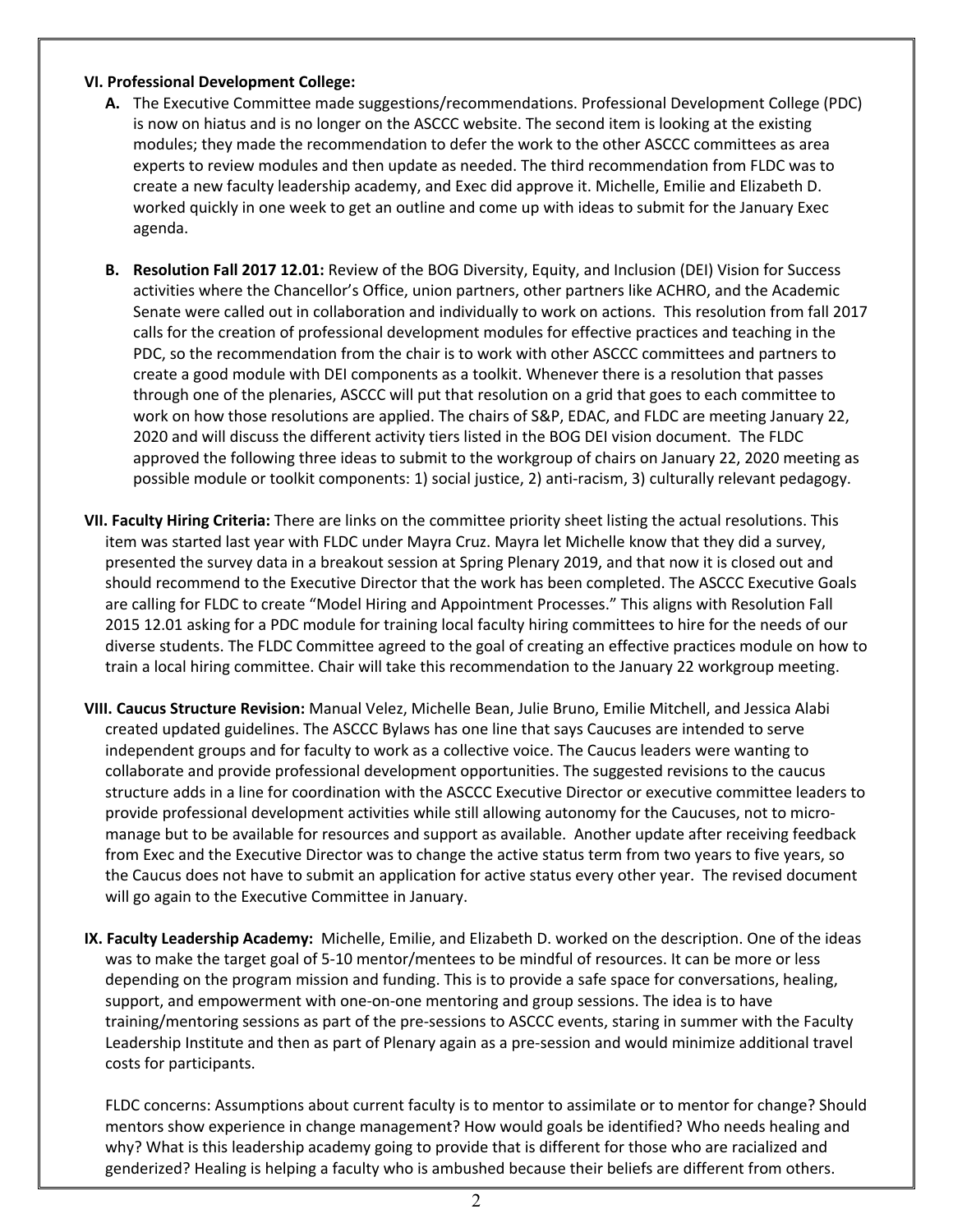Having a person, not on their campus, helps by having someone to talk things through. Also, some may have difficulty navigating the community college system and want to get things done but may not know the path to completion.

FLDC Committee members reviewed the theme topic possibilities for Academy Training Days. Chair encouraged committee members to add ideas to the Google document.

**X. Womyn's Survey:** Continuing with survey started with last year's Faculty Development Leadership Committee. The data review link is the same one previously on FLDC agenda. Our discussion from last meeting included the need for additional questions to go out to the faculty of color, which the Executive Committee agreed with at its December meeting. Michelle and Luke will be working on this in January 2020.

Christy and Rebecca Eikey to both look at writing a *Rostrum* article around the survey data and also what the next steps are. Christy emphasized the need to acknowledge the work for those working on this and the need to communicate what the future steps are, so that the project does not fall apart without any continuity. This needs to move forward from one committee to the next. Anyone can write a *Rostrum* article and the topic does not necessarily need to Exec approval before a *Rostrum* article submission. It can be on any topic, not just a topic that is approved.

- **XI. Collaborations Update:** The committee chair and TASSC chair are working with Puente and Umoja directors on data for TASSC's Effective Transfer Practices paper. Also, Elizabeth I., and Eileen Tejada from EDAC are working with Umoja/A2MEND's Abdul Buul on an anti-racism *Rostrum* article.
- **XII. Spring Plenary Break Out Session Ideas:** A list of breakout topics was reviewed by FLDC. Additional ideas were presented. Topics can be submitted outside of committee purview. Please add ideas to the Google document by January 8, 2020.
- **XIII. CTE Non-Credit Institute Breakouts:** This occurred with a joint meeting with La Tonya Parker's Basic Skills-Noncredit Committee and Carrie Roberson's CTE Committee. They started organizing and creating the CTE Non-Credit Institute. Part of the FLDC Committee's charge in regards to the Strong Workforce recommendations is to provide training sessions for counseling practices in the field of CTE. Maybe next year's committee can take this one on with TASSC, but chair is asking current FLDC committee for suggestions on breakout sessions for CTE Non-Credit Institute. Consider CTE counselors to have a breakout on practices related to CTE. Michelle and Sam will work on this, but send them any names of CTE or Noncredit faculty as recommendations.

#### **XIV. Announcements:**

- **A.** Amazon Smile can help the ASCCC Foundation which is supporting the revised Faculty Academy. Encourage local faculty to join.
- **B.** Encourage local campus to send to Faculty and Staff Diversity Symposium March 19-20, 2020 in Sacramento.
- **C.** Part time institute is January 23-25 in Napa.
- **D.** Looking for faculty of color in San Diego area to help with Accreditation Institute February 21-22 in La Jolla. Send recommendations to Stephanie Curry.

**XV. Closing Comments and Reflections:** Next meeting is January 16, 2020 from 3:00 p.m. to 4:30 p.m.

**XVI. Adjourned** at 4:33 p.m.